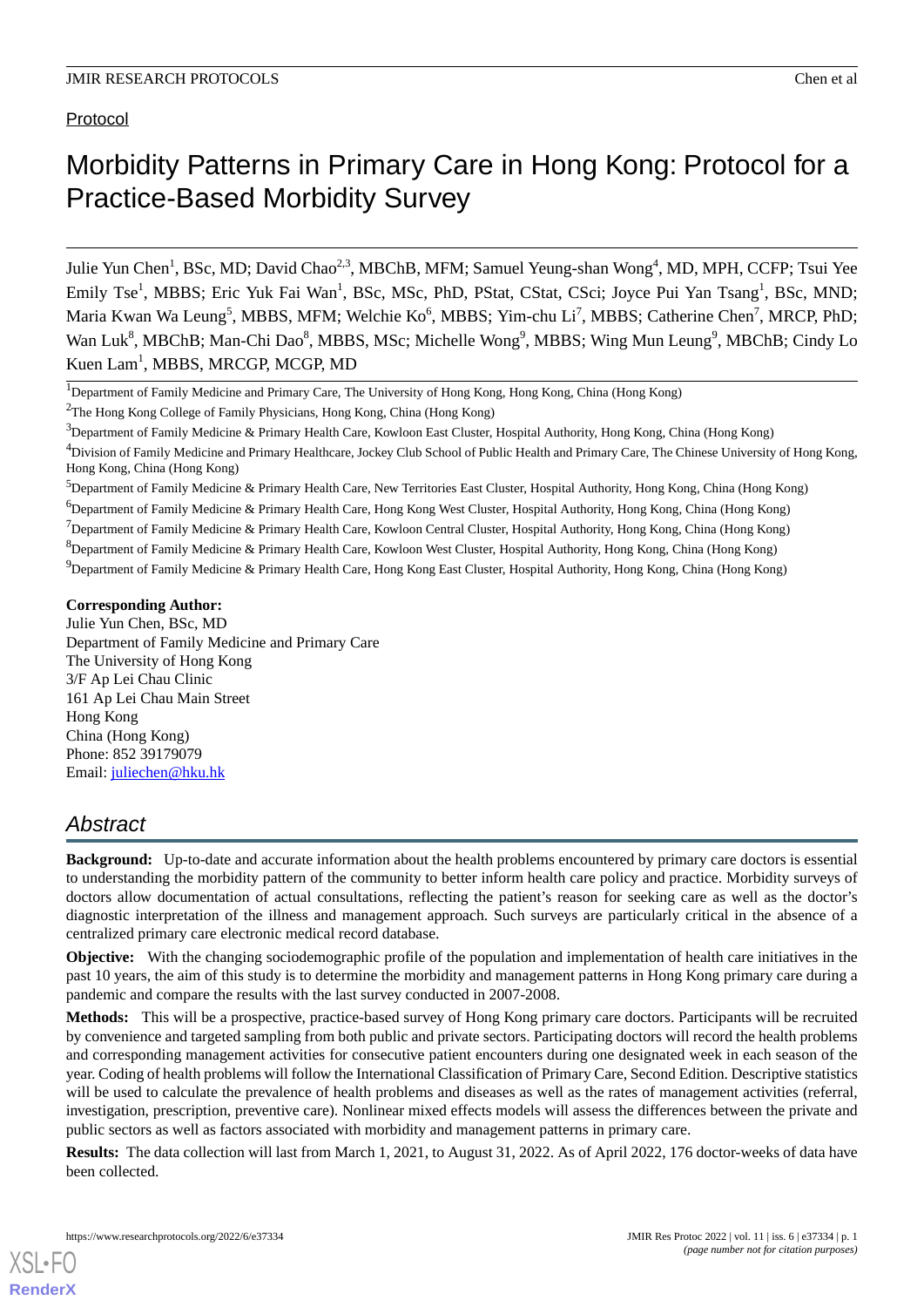**Conclusions:** The results will provide information about the health of the community and inform the planning and allocation of health care resources.

**Trial Registration:** ClinicalTrials.gov NCT04736992; https://clinicaltrials.gov/ct2/show/NCT04736992 **International Registered Report Identifier (IRRID):** DERR1-10.2196/37334

*(JMIR Res Protoc 2022;11(6):e37334)* doi: [10.2196/37334](http://dx.doi.org/10.2196/37334)

## **KEYWORDS**

morbidity survey; primary care; general practice; family medicine

# *Introduction*

Primary care is the setting where the majority of people will seek health care. Studies on the ecology of health care show this is the case in the United States, where 52% of patients who consulted a doctor in the past month saw a primary care doctor [[1\]](#page-4-0), and also in Hong Kong (84.5% of patients) [\[2](#page-4-1)]. Information about the health problems of patients presenting in primary care is therefore crucial to understanding the health of the general community for the planning and allocation of health care resources.

It is important to replicate morbidity surveys from time to time given changing demographic and socioeconomic profiles. In Hong Kong, the last morbidity study was carried out in 2007-2008 [[3](#page-5-0)]. Within the last 10 years (2005-2015), there has been an increase in the proportion of people aged 65 years or older, level of educational attainment, individual and household income, and cross-border immigration from mainland China, while there has been a notable decline in unemployment [[4\]](#page-5-1). These sociodemographic changes are reflected in the health problems and concerns of patients who present to primary care and also in the changing prevalence of various diseases over time [\[5](#page-5-2),[6\]](#page-5-3). Practice-based morbidity surveys conducted at 10-year intervals have been able to capture changes in the prevalence and trends of health problems presenting in primary care as observed in England and Wales (1991-2001) [\[6](#page-5-3)] and in Hong Kong (1994-2007) [\[3](#page-5-0),[7\]](#page-5-4).

Superimposed on this background is the expectation that chronic disease and psychological problems will continue to be a major burden of illness globally and in Hong Kong as we move deeper into the 21st century [[8\]](#page-5-5). There is increasing pressure for primary care to shoulder the care for the majority of these patients given the volume of patients and the demonstrated effectiveness and cost-effectiveness of family doctor–led primary care [[9\]](#page-5-6). Local Hong Kong evidence shows that chronic disease makes up an increasing proportion of problems seen by primary care doctors, with the bulk of patients seen in public outpatient clinics [\[10](#page-5-7)].

Since the last morbidity study in Hong Kong in 2007-2008 [[3\]](#page-5-0), the Hong Kong Government has implemented some primary care initiatives in response to the increasing burden on public general outpatient clinics (GOPC) such as the GOPC Public-Private Partnership, Elderly Health Care Voucher Scheme, and the Vaccination Subsidy Scheme. These aim to encourage patients to seek care in the private sector, particularly for care of chronic diseases. Tracking morbidity and management trends would provide an indication of the impact of these initiatives on the prevalence of chronic disease and its care in both public and private primary care sectors.

Apart from the morbidity pattern, specific information on the management pattern such as prescription, investigation, referral to specialists, health promotion, and disease prevention is important for assuring the quality of primary care services and for identifying support services needed. In 2014-2015, there were an estimated 6 million primary care encounters in the public sector alone [[11\]](#page-5-8), which extrapolates to about 30 million primary care encounters in the combined public (20% of total encounters) and private sectors across Hong Kong [[12\]](#page-5-9). The most recent morbidity study found that the Hong Kong referral rate to specialists was 2.5% in 2007-2008 [\[3](#page-5-0)], which means that even a small increase of 1% in referral rate would produce a huge relative increase of 40%, translating to an additional 300,000 specialist referrals. Changes in consultation trends in primary care do occur [[13\]](#page-5-10), with substantial potential impact on health care service needs and expenditures, and must be monitored.

With an aging population, increasing prevalence of chronic disease, and the implementation of primary care initiatives to shift some of the burden of chronic disease care from the public to the private sector, a primary care morbidity study is timely and important to document and evaluate the impact of these changes.

This study aims to determine the changes in morbidity and management patterns in Hong Kong primary care compared with the patterns identified in the morbidity study conducted in 2007-2008 [[3\]](#page-5-0). Specific objectives include the following:

- 1. To identify and describe the patterns of morbidity in primary care
- 2. To determine the management patterns of primary care doctors including prescription, investigation, referral, and preventive care
- 3. To examine the differences in morbidity patterns in public and private health care sectors
- 4. To determine the doctor and practice characteristics associated with morbidity and management patterns in primary care

# *Methods*

# **Study Design**

This is a prospective practice-based survey of Hong Kong primary care doctors that will explore the morbidity and management patterns in primary care to inform health care service and practice.

https://www.researchprotocols.org/2022/6/e37334 p. 2<br> **JMIR Res Protoc 2022 | vol. 11 | iss. 6 | e37334 | p. 2**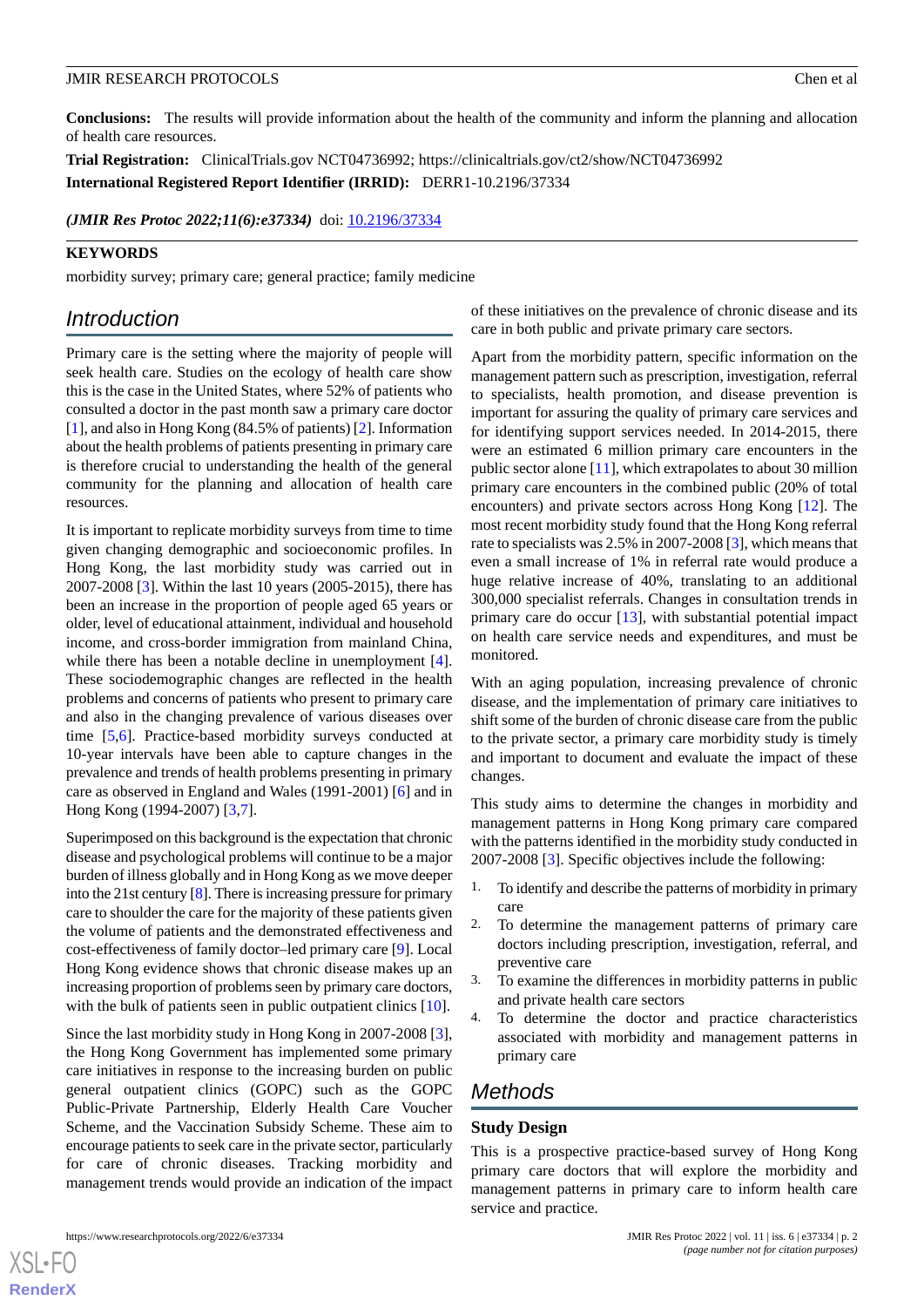#### **Subjects**

The target population in this study is primary care doctors in Hong Kong. We will invite doctors practicing in different primary care settings and in different regions of Hong Kong to join the study, reflecting the range of problems that may be characteristic of demographically different settings. We will include doctors working in the public (GOPCs and Department of Health clinics) and private sectors (solo practices, university health services, nonprofit organizations, and private hospital family medicine clinics).

#### **Sample Size Calculation**

The sample size calculation is based on the first two primary objectives of our study, which are to determine the proportion of health problems/diagnoses among all clinical encounters and the proportion of various management activities in terms of prescription, investigation, referral, and preventive care. The 2007-2008 morbidity study found that respiratory conditions comprised the largest proportion of problems (36.2%) and among these, upper respiratory tract infection was the most common diagnosis  $(26.4%)$  [[10\]](#page-5-7). On this basis, if we conservatively anticipate the proportion of a type of health problem/diagnosis to be 50% with a confidence interval of 95% and a maximum error of 0.5%, we will need to encounter at least 38,415 health problems over one year. This translates to about 10,000 health problems per season. In the 2007-2008 morbidity study, 109 doctors recorded 69,973 health problems over the course of the year, which meant that on average, each doctor encountered about 250 health problems in one week. Based on this estimation, 40 doctor-weeks will be required to encounter the requisite number of health problems for each season. Assuming there is a one-third dropout rate of doctors, 60 doctor-weeks per season will be required. According to a general population study on service utilization patterns in primary care, around 80% of those who visit a Western medical practitioner would attend a private clinic whereas the remaining 20% would attend publicly funded primary care services [[12\]](#page-5-9). Considering this, we need 48 doctors from the private sector and 12 doctors from the public sector to participate in the study.

#### **Recruitment of Subjects**

Because there is no complete, publicly available primary care doctor register with contact information, we will undertake a targeted recruitment. We will recruit doctors in the Primary Care Research Network established during a previous study on the epidemiology of depression in primary care conducted by the Department of Family Medicine and Primary Care at The University of Hong Kong. This resulted in a network of 60 primary care doctors across 45 practices who expressed interest to participate in future research studies [[14\]](#page-5-11). In addition, we will invite members of the Hong Kong College of Family Physicians, honorary teachers of the Department of Family Medicine and Primary Care at The University of Hong Kong and the Division of Family Medicine, School of Public Health at the Chinese University of Hong Kong. We will also specifically target doctors listed in the Primary Care Directory, a voluntary directory, and the doctors listed as service providers in the GOPC Public-Private Partnership Programme on the corresponding websites. Those who are interested will receive

 $XSI - F($ **[RenderX](http://www.renderx.com/)** a briefing on the study by the principal investigator and/or a member of the research team and provide written informed consent if they wish to participate.

#### **Data Collection**

Data collection will take place for one week in each month of the year for 18 months starting March 2021, resulting in 18 designated weeks of data collection. This will permit evaluation of the variation in morbidity through the fifth and most serious wave of the COVID-19 pandemic in Hong Kong and across seasons, which has been a significant consideration in previous studies. Seasons may be divided into 3-month periods based on historical climatological data with spring as March-May, summer as June-August, autumn as September-November, and winter as December-February. Thus, there will be 3 weeks of data collection in each season. The study will run over 18 months to capture temporal trends as well as seasonal variation of diseases such as influenza. The first full week of each month in which there are no public holidays will be designated as the data collection week to maximize the number of working days. The week will be defined as 7 consecutive days from Sunday-Saturday as most private doctors in Hong Kong work on weekends and public GOPC are open for a half-day on Saturday. Each participating doctor will collect data on consecutive patients during any of the designated weeks of each season for a total of 6 weeks of data collected per doctor. The research team will collect all completed forms after each data collection week. All data will be checked for proper coding and be doubly entered, cleaned, and compiled into a central database for analysis.

#### **Data Collection Forms and Tools**

#### *Background Information Form*

Each doctor participating in the study will provide background information including demographics, practice characteristics, training, and involvement in government-coordinated primary care initiatives. To maintain anonymity, doctors will be allocated a unique identifier to link their background information with the patient encounter data collected.

#### *Encounter Form*

Doctors will manually record information on every patient encounter that occurs during the designated data collection week on a standard data collection form. The information on this form includes basic patient demographics (age and sex), whether he/she is a new patient, the presenting problem as stated by the patient, the diagnosis (or corresponding International Classification of Primary Care, Second Edition [ICPC-2] code) as determined by the doctor, the management activities undertaken, drugs prescribed, and preventive care interventions initiated. Doctors can complete most of the form with checkmarks or simple abbreviations and can write in the diagnosis/problem if they are not sure of the ICPC coding. Doctors in the public sector GOPC are already using ICPC coding in their usual practice and may find it routine to record diagnoses in this way. For forms completed with written diagnoses, trained research assistants will translate these to the corresponding ICPC codes.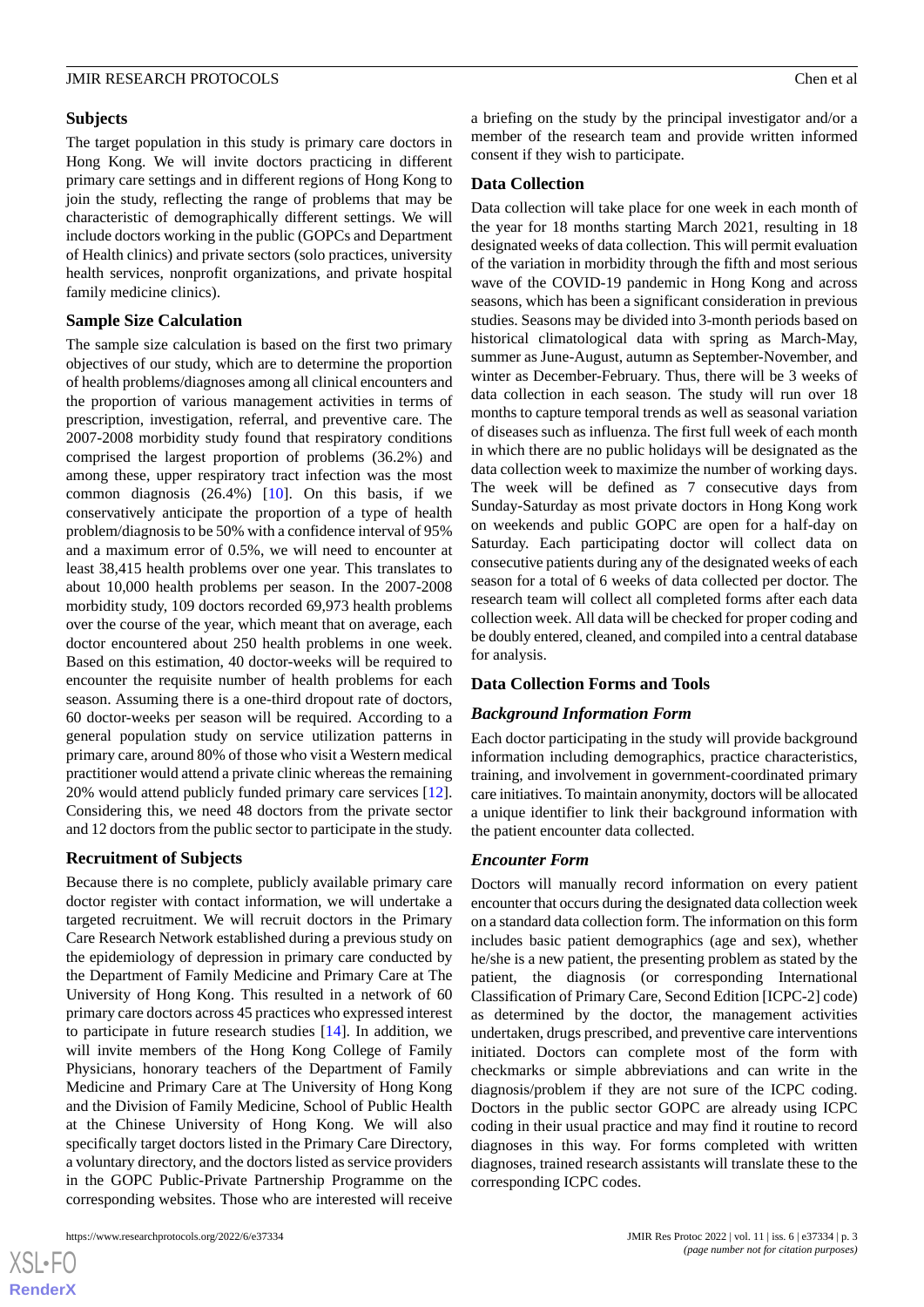# *ICPC-2*

ICPC-2 is the most widely used international classification for systematically capturing and ordering clinical information in primary care [\[15\]](#page-5-12). The ICPC-2 is widely used in general practice for the classification of three important elements of the health care encounter: reasons for encounters, diagnoses or problems, and processes of care.

# **Outcome Measures**

# *Primary Outcomes*

- 1. Prevalence of health problems and diseases presenting in primary care
- 2. Rates of management activities including referral, investigation, prescription, and preventive care intervention by primary care doctors
- 3. Distribution of health problems and diseases presenting in the public compared with the private primary care setting
- 4. Factors that affect the proportion and distribution of health problems in the public sector compared with the private sector

#### *Secondary Outcomes*

- 1. Prescription rates of specific classes of drugs
- 2. Seasonal variation in primary care morbidity pattern
- 3. Relationship between patient's presenting problem and doctor's diagnosis

#### *Confounding Variables*

- 1. Demographic information of patients
- 2. Practice sector
- 3. Nature of the health problem (acute or chronic)
- 4. Background characteristics of the doctor and the practice

# **Data Analysis**

The patterns of morbidity in primary care will be presented by descriptive statistics for the prevalence of health problems and diseases, as well as the rates of management activities (referral, investigation, prescription, preventive care), weighted for the proportion of private and public primary care doctors in Hong Kong. The pattern of morbidity will be compared with the previous pattern in 2007-2008. All estimates will be accompanied by 95% CIs.

Stratified estimates in the patterns of morbidity in primary care by public and private doctors will also be reported and compared with the previous pattern in 2007-2008. The influence of the health care sector on morbidity patterns will be assessed by comparing the prevalence and rates of public and private doctors by nonlinear mixed effects analysis with logit link that accounts for potential covariance among health problems from the same doctor.

Factors associated with morbidity and management patterns in primary care will be assessed by nonlinear mixed effects model with logit link to cater for the dichotomous outcomes. Potential factors including patient demographics (age, sex), doctor background characteristics (age, qualifications, years of practice, type of practice, average number of consultations, participation in primary care initiatives), and nature of problem (acute, chronic, preventive) will be taken as covariates in the model.

 $XS$  $\cdot$ FC **[RenderX](http://www.renderx.com/)** Both univariable and multivariable analyses will be performed. In the multivariable analysis, the presence of multicollinearity will be assessed by examining the tolerance. Factors involved in multicollinearity will only be considered one at a time.

## **Ethical Approval**

This study has received ethical approval from the Institutional Review Board of the University of Hong Kong/Hospital Authority Hong Kong West Cluster (UW 19-806), Hong Kong East Cluster (HKECREC-2021-091), Kowloon East Cluster (REC(KC/KE)-21-0124/ER-2), Kowloon Central Cluster (REC(KC/KE)-21-0131/ER-2), Kowloon West Cluster (161-01), and New Territories East Cluster (2021.368).

# *Results*

Data collection started March 1, 2021. As of April 2022, 176 doctor-weeks of data have been collected. The data collection will continue until August 31, 2022.

# *Discussion*

# **Overview**

In determining the approach for this study, we reviewed different data collection methods for morbidity and clinical practice in primary care to support the conceptualization and methodology selected. Commonly used approaches in gathering health and health service data in primary care include population surveys, retrospective analysis on medical records or registers, and practice-based morbidity surveys using patient encounter forms. However, methodological or practical considerations may limit the usefulness of any of these methods.

Population surveys such as general household surveys about individual health conditions and health service usage provide a broad-based perspective, where health problems that have not been consulted can also be identified [\[16](#page-5-13)]. However, the reporting relies on patient recollection [\[17](#page-5-14)], and the accuracy of morbidity identification largely depends on patient's knowledge. Underreporting is also expected, especially for "sensitive" diseases such as sexually transmitted infections and cancer [[16\]](#page-5-13), or among older adult patients [[18\]](#page-5-15).

Data drawn from electronic medical records or registers of patient health care information provide rich databases for evaluating disease prevalence and morbidity trends in primary care as demonstrated in various international studies [[19-](#page-5-16)[24\]](#page-5-17). The data obtained are mostly accurate for medically diagnosed health problems. However, in the absence of centralized computerized databases, data retrieval may be difficult and labor intensive [\[25](#page-5-18)]. This is the case in Hong Kong, where centralized systems capture data only for the public government GOPCs, which provide only 20% of primary care.

On the other hand, practice-based morbidity surveys are a feasible option for capturing accurate and more comprehensive data [\[25](#page-5-18)]. They allow documentation of actual consultations, reflecting the patient's reason for seeking care and the doctor's diagnostic interpretation of the illness, which can be standardized by validated tools [[16\]](#page-5-13). Both of these features are essential in health care service planning, which must rely on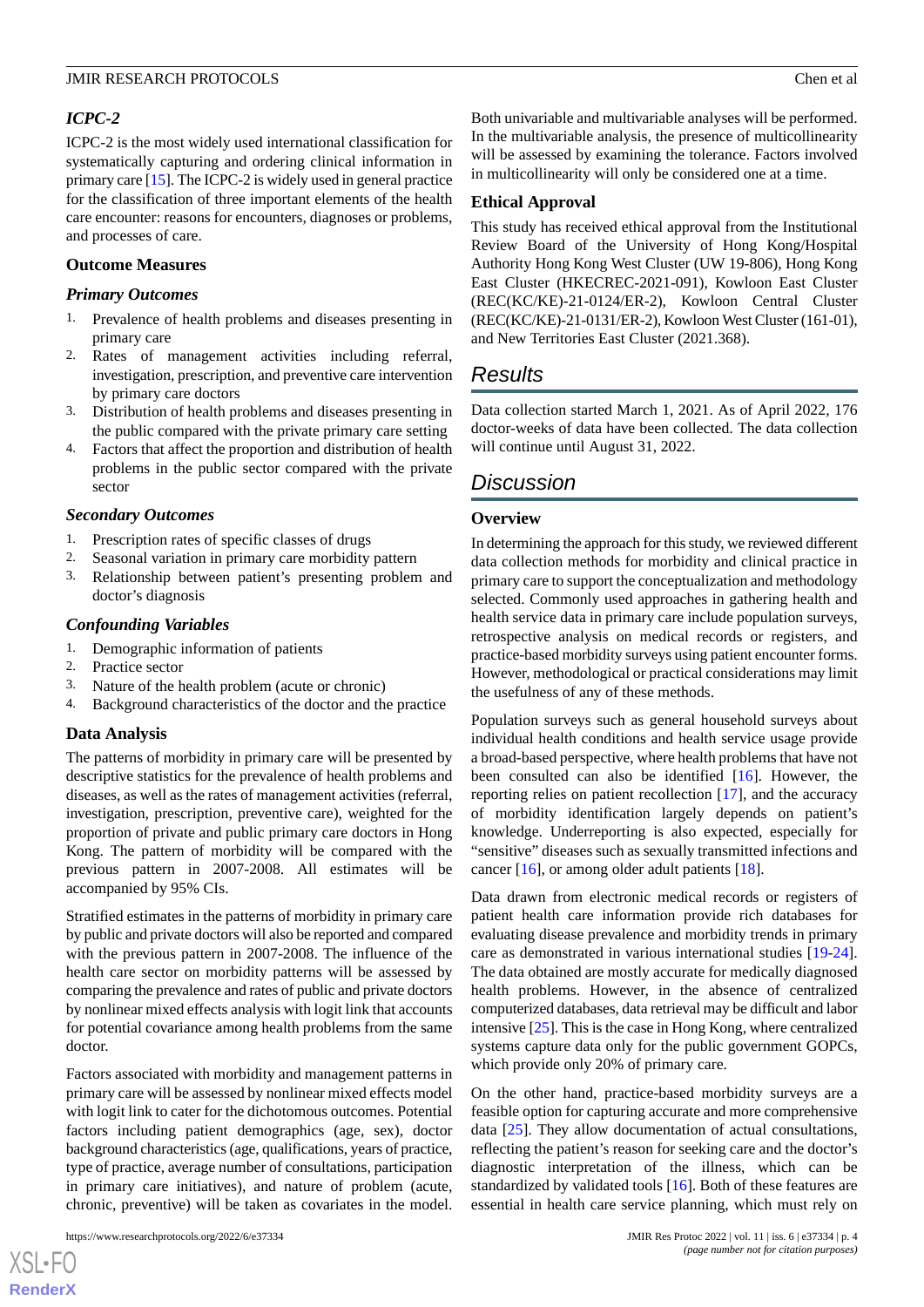accurate information about health problems but also consider patient need. Because of this, such surveys continue to be used on a large scale in the United States, where the Centers for Disease Control and Prevention initiated the National Ambulatory Medical Care Survey in 1973 and has been running it annually since 1989 [\[26](#page-5-19)]. In Australia, the Bettering the Evaluation and Care of Health program collected general practitioner–patient encounter data for 18 years until 2016. These data were used widely for policy development and to improve Australian health care delivery and patient care [[27\]](#page-5-20). Practice-based morbidity studies conducted in primary care settings have proven (and continue) to be a useful and reliable methodology for documenting disease prevalence and for service planning [\[6](#page-5-3),[10](#page-5-7)[,28](#page-5-21)-[32\]](#page-6-0).

An issue that we encountered in the sample size calculation was whether we could assume that the number of health problems needed to encounter in each season should be evenly distributed. Such an assumption may not necessarily be reasonable, particularly for some season-specific diseases. However, based on the raw data of the earlier Hong Kong morbidity study, the overall most commonly occurring diagnosis was upper respiratory infection (26.4% of encounters), which was also the most commonly occurring diagnosis in all 4 seasons, ranging in frequency from 32.1% in winter to 22.7% in spring. The 14 diagnoses that account for  $>1\%$  of visits were the same top 14 diagnoses across all 4 seasons and there was only variation in the order of frequency in each season. This is consistent with data from a study on the seasonal variation in diagnoses in primary care based on the United States National Ambulatory

Medical Care Survey [\[33](#page-6-1)]. The key finding was that there was little seasonal variation among the 23 most commonly occurring diagnoses (which accounted for >1% of encounters)—only the rank order of the diagnoses varied from season to season.

As our sample size calculation is based on the primary objective of the study, which is to determine the prevalence of health problems/diagnoses among all clinical encounters, the calculation is derived from the proportion of the most commonly occurring diagnosis encountered in the earlier morbidity study. Since the most commonly occurring diagnosis accounts for 22.7%-32.1% of encounters in any given season, the conservative estimate of 50% that we used in our sample size calculation is reasonable to calculate the total number of health problems needed to encounter per season.

#### **Limitations**

This study was originally planned and approved prior to the start of the COVID-19 pandemic. We delayed the implementation in the hope that the pandemic would pass quickly but as this has not happened, we will proceed with the expectation that the effect of COVID-19 will be a limitation of the study as it is affecting usual patient health care–seeking behaviors including for chronic disease [\[34](#page-6-2)]. We will also seize the opportunity to capture the full period of the worst (fifth) wave of the COVID-19 pandemic in Hong Kong and to examine how stringent pandemic control measures by the Hong Kong Government affect primary care consultations, and presumably the patterns after the surge has eased and things have returned back to normal.

# **Acknowledgments**

This work was supported by the Hong Kong College of Family Physicians Foundation Fund.

# **Data Availability**

Data sharing is not applicable to this article as no complete data sets were generated or analyzed at this stage of the study.

# **Authors' Contributions**

CLKL and JYC are the co–principal investigators of the study. JPYT is the project coordinator. CLKL, JYC, DC, SYW, and ET contributed to the study design. CLKL, JYC, and ET designed the sample. DC, SYW, ET, MKWL, WK, YCL, CC, WL, TD, MW, and WL helped to coordinate the study at local sites. JYC and JPYT drafted the manuscript. All authors read and approved the final version.

# **Conflicts of Interest**

None declared.

# **Multimedia Appendix 1**

<span id="page-4-0"></span>Peer-review report by the Health and Medical Research Grant (HMRF) - Research Fund Secretariat, Research Office, Food and Health Bureau of Hong Kong.

<span id="page-4-1"></span>[[PDF File \(Adobe PDF File\), 3778 KB](https://jmir.org/api/download?alt_name=resprot_v11i6e37334_app1.pdf&filename=f354bb01441b582b81d6b1dc3ba3741d.pdf)-[Multimedia Appendix 1\]](https://jmir.org/api/download?alt_name=resprot_v11i6e37334_app1.pdf&filename=f354bb01441b582b81d6b1dc3ba3741d.pdf)

#### **References**

- 1. Green LA, Fryer GE, Yawn BP, Lanier D, Dovey SM. The ecology of medical care revisited. N Engl J Med 2001 Jun 28;344(26):2021-2025. [doi: [10.1056/NEJM200106283442611\]](http://dx.doi.org/10.1056/NEJM200106283442611) [Medline: [11430334\]](http://www.ncbi.nlm.nih.gov/entrez/query.fcgi?cmd=Retrieve&db=PubMed&list_uids=11430334&dopt=Abstract)
- 2. Leung GM, Wong IOL, Chan W, Choi S, Lo S, Health Care Financing Study Group. The ecology of health care in Hong Kong. Soc Sci Med 2005 Aug;61(3):577-590. [doi: [10.1016/j.socscimed.2004.12.029](http://dx.doi.org/10.1016/j.socscimed.2004.12.029)] [Medline: [15899317](http://www.ncbi.nlm.nih.gov/entrez/query.fcgi?cmd=Retrieve&db=PubMed&list_uids=15899317&dopt=Abstract)]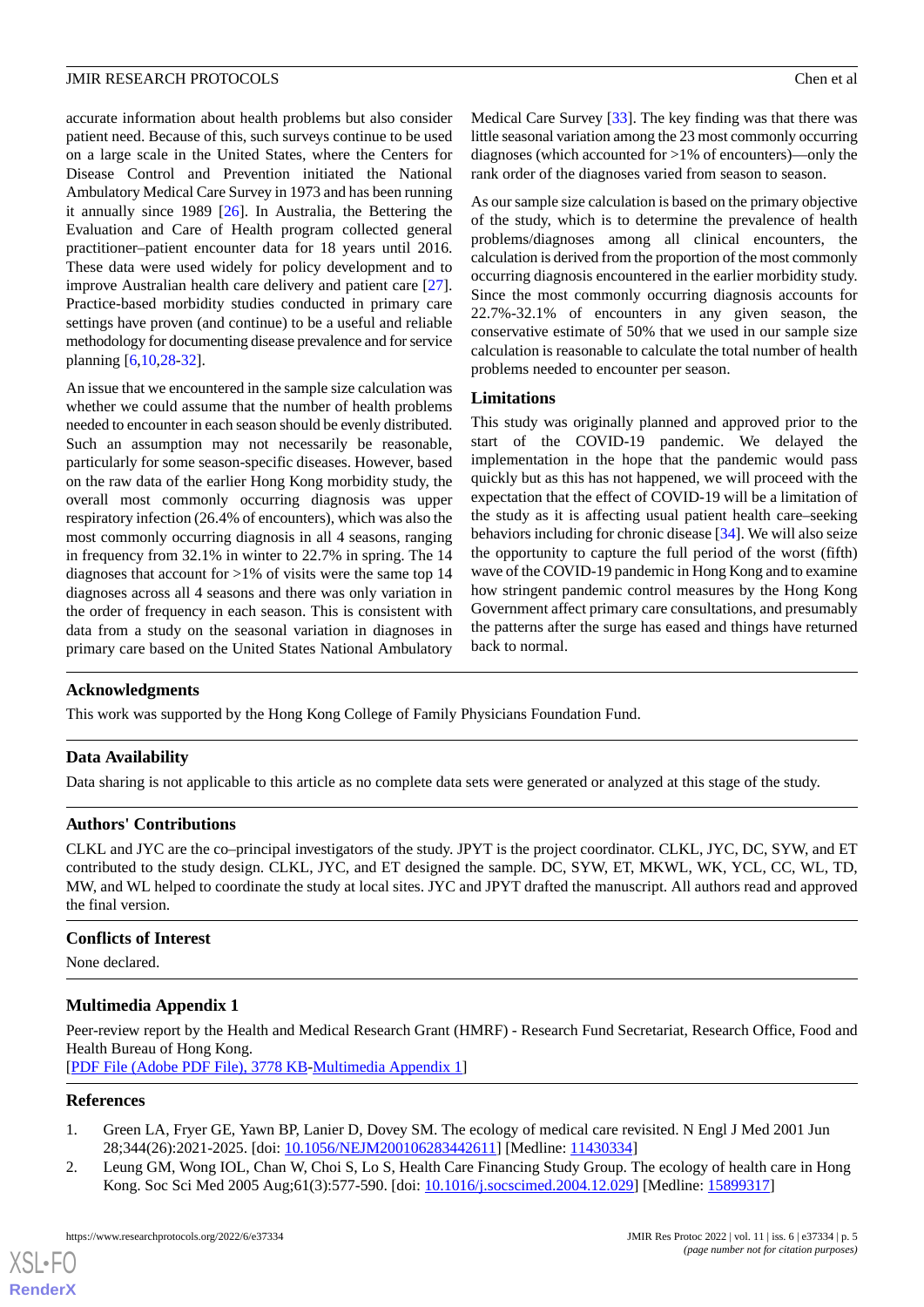- <span id="page-5-0"></span>3. Lo YYC, Lam CLK, Mercer SW, Fong DYT, Lee A, Lam TP, et al. Patient morbidity and management patterns of community-based primary health care services in Hong Kong. Hong Kong Med J 2011 Jul;17(3 Suppl 3):33-37 [[FREE](http://www.hkmj.org/abstracts/v17n3%20Suppl%203/33.htm) [Full text\]](http://www.hkmj.org/abstracts/v17n3%20Suppl%203/33.htm) [Medline: [21673358\]](http://www.ncbi.nlm.nih.gov/entrez/query.fcgi?cmd=Retrieve&db=PubMed&list_uids=21673358&dopt=Abstract)
- <span id="page-5-2"></span><span id="page-5-1"></span>4. Hong Kong Annual Digest of Statistics (2016 Edition). Census and Statistics Department. URL: [http://www.statistics.gov.hk/](http://www.statistics.gov.hk/pub/B10100032016AN16B0100.pdf) [pub/B10100032016AN16B0100.pdf](http://www.statistics.gov.hk/pub/B10100032016AN16B0100.pdf) [accessed 2017-01-17]
- <span id="page-5-3"></span>5. Jones R, Schellevis F, Westert G. The changing face of primary care: the second Dutch national survey. Fam Pract 2004 Dec; 21(6): 597-598. [doi: [10.1093/fampra/cmh603](http://dx.doi.org/10.1093/fampra/cmh603)] [Medline: [15465880\]](http://www.ncbi.nlm.nih.gov/entrez/query.fcgi?cmd=Retrieve&db=PubMed&list_uids=15465880&dopt=Abstract)
- <span id="page-5-4"></span>6. Fleming DM, Cross KW, Barley MA. Recent changes in the prevalence of diseases presenting for health care. Br J Gen Pract 2005 Aug;55(517):589-595 [[FREE Full text](https://bjgp.org/cgi/pmidlookup?view=long&pmid=16105366)] [Medline: [16105366\]](http://www.ncbi.nlm.nih.gov/entrez/query.fcgi?cmd=Retrieve&db=PubMed&list_uids=16105366&dopt=Abstract)
- <span id="page-5-5"></span>7. Lee A, Chan K, Wun Y, Ma P, Li L, Siu P. A morbidity survey in Hong Kong, 1994. HK Pract 1995;17(6):246-255.
- <span id="page-5-6"></span>8. Global status report on noncommunicable diseases 2010. World Health Organization. URL: [https://apps.who.int/iris/handle/](https://apps.who.int/iris/handle/10665/44579) [10665/44579](https://apps.who.int/iris/handle/10665/44579) [accessed 2018-02-13]
- <span id="page-5-7"></span>9. Starfield B, Shi L, Macinko J. Contribution of primary care to health systems and health. Milbank Q 2005;83(3):457-502 [[FREE Full text](http://europepmc.org/abstract/MED/16202000)] [doi: [10.1111/j.1468-0009.2005.00409.x\]](http://dx.doi.org/10.1111/j.1468-0009.2005.00409.x) [Medline: [16202000\]](http://www.ncbi.nlm.nih.gov/entrez/query.fcgi?cmd=Retrieve&db=PubMed&list_uids=16202000&dopt=Abstract)
- <span id="page-5-8"></span>10. Lo YYC, Lam CLK, Lam TP, Lee A, Lee R, Chiu B, et al. Hong Kong primary care morbidity survey 2007-2008. Hong Kong Practitioner 2010;32(1):17-26 [\[FREE Full text\]](https://www.hkcfp.org.hk/Upload/HK_Practitioner/2010/hkp2010vol32mar/original_article_2.html)
- <span id="page-5-9"></span>11. 2014-2015 Hospital Authority Statistical Report. Hospital Authority. URL: [http://www.ha.org.hk/haho/ho/stat/HASR1415\\_2.](http://www.ha.org.hk/haho/ho/stat/HASR1415_2.pdf) [pdf](http://www.ha.org.hk/haho/ho/stat/HASR1415_2.pdf) [accessed 2017-03-16]
- <span id="page-5-10"></span>12. Lam C, Leung G, Mercer S, Fong D, Lee A, Lam T, et al. Utilisation patterns of primary health care services in Hong Kong: does having a family doctor make any difference? Hong Kong Med J 2011 Jul;17(3 Suppl 3):28-32 [[FREE Full text](http://www.hkmj.org/abstracts/v17n3%20Suppl%203/28.htm)] [Medline: [21673357](http://www.ncbi.nlm.nih.gov/entrez/query.fcgi?cmd=Retrieve&db=PubMed&list_uids=21673357&dopt=Abstract)]
- <span id="page-5-11"></span>13. McCormick A, Fleming D, Charlton J. Morbidity statistics from general practice: fourth national study 1991-1992. London: HMSO; 1995.
- <span id="page-5-12"></span>14. Chin WY, Lam CLK, Wong SYS, Lo YYC, Fong DYT, Lam TP, et al. The epidemiology and natural history of depressive disorders in Hong Kong's primary care. BMC Fam Pract 2011 Nov 24;12:129 [[FREE Full text](https://bmcfampract.biomedcentral.com/articles/10.1186/1471-2296-12-129)] [doi: [10.1186/1471-2296-12-129\]](http://dx.doi.org/10.1186/1471-2296-12-129) [Medline: [22112248\]](http://www.ncbi.nlm.nih.gov/entrez/query.fcgi?cmd=Retrieve&db=PubMed&list_uids=22112248&dopt=Abstract)
- <span id="page-5-13"></span>15. WONCA Working Party: International Classification (WICC). WONCA. 2004. URL: [http://www.globalfamilydoctor.com/](http://www.globalfamilydoctor.com/groups/WorkingParties/wicc.aspx) [groups/WorkingParties/wicc.aspx](http://www.globalfamilydoctor.com/groups/WorkingParties/wicc.aspx) [accessed 2018-02-08]
- <span id="page-5-15"></span><span id="page-5-14"></span>16. Mason V, Bridgwood A. Methods of collecting morbidity statistics: Revised report to the Eurostat Task Force on 'Health and health-related survey data'. London, UK: Office for National Statistics; 1997. URL: [https://ec.europa.eu/health/](https://ec.europa.eu/health/ph_information/dissemination/reporting/registers_01_en.pdf) [ph\\_information/dissemination/reporting/registers\\_01\\_en.pdf](https://ec.europa.eu/health/ph_information/dissemination/reporting/registers_01_en.pdf) [accessed 2022-05-31]
- <span id="page-5-16"></span>17. Thematic Household Survey Report - Report No. 58. Census and Statistics Department, Government of the Hong Kong SAR. 2015. URL:<https://www.statistics.gov.hk/pub/B11302582015XXXXB0100.pdf> [accessed 2022-05-31]
- 18. Adebusoye LA, Ladipo MM, Owoaje ET, Ogunbode AM. Morbidity pattern amongst elderly patients presenting at a primary care clinic in Nigeria. African Journal of Primary Health Care and Family Medicine 2011 Apr 11;3(1):1-6. [doi: [10.4102/phcfm.v3i1.211](http://dx.doi.org/10.4102/phcfm.v3i1.211)]
- 19. Schers H, Bor H, van den Hoogen H, van Weel C. What went and what came? Morbidity trends in general practice from the Netherlands. Eur J Gen Pract 2008;14 Suppl 1:13-24. [doi: [10.1080/13814780802436051](http://dx.doi.org/10.1080/13814780802436051)] [Medline: [18949639\]](http://www.ncbi.nlm.nih.gov/entrez/query.fcgi?cmd=Retrieve&db=PubMed&list_uids=18949639&dopt=Abstract)
- 20. Wändell P, Carlsson AC, Wettermark B, Lord G, Cars T, Ljunggren G. Most common diseases diagnosed in primary care in Stockholm, Sweden, in 2011. Fam Pract 2013 Oct;30(5):506-513. [doi: [10.1093/fampra/cmt033](http://dx.doi.org/10.1093/fampra/cmt033)] [Medline: [23825186](http://www.ncbi.nlm.nih.gov/entrez/query.fcgi?cmd=Retrieve&db=PubMed&list_uids=23825186&dopt=Abstract)]
- 21. Martín-Merino E, Ruigómez A, Wallander M, Johansson S, García-Rodríguez LA. Prevalence, incidence, morbidity and treatment patterns in a cohort of patients diagnosed with anxiety in UK primary care. Fam Pract 2010 Mar;27(1):9-16. [doi: [10.1093/fampra/cmp071](http://dx.doi.org/10.1093/fampra/cmp071)] [Medline: [19884124\]](http://www.ncbi.nlm.nih.gov/entrez/query.fcgi?cmd=Retrieve&db=PubMed&list_uids=19884124&dopt=Abstract)
- <span id="page-5-17"></span>22. Ornstein SM, Nietert PJ, Jenkins RG, Litvin CB. The prevalence of chronic diseases and multimorbidity in primary care practice: a PPRNet report. J Am Board Fam Med 2013;26(5):518-524 [[FREE Full text\]](http://www.jabfm.org/cgi/pmidlookup?view=long&pmid=24004703) [doi: [10.3122/jabfm.2013.05.130012](http://dx.doi.org/10.3122/jabfm.2013.05.130012)] [Medline: [24004703](http://www.ncbi.nlm.nih.gov/entrez/query.fcgi?cmd=Retrieve&db=PubMed&list_uids=24004703&dopt=Abstract)]
- <span id="page-5-19"></span><span id="page-5-18"></span>23. Abad-Díez JM, Calderón-Larrañaga A, Poncel-Falcó A, Poblador-Plou B, Calderón-Meza JM, Sicras-Mainar A, et al. Age and gender differences in the prevalence and patterns of multimorbidity in the older population. BMC Geriatr 2014 Jun 17;14:75 [[FREE Full text](https://bmcgeriatr.biomedcentral.com/articles/10.1186/1471-2318-14-75)] [doi: [10.1186/1471-2318-14-75\]](http://dx.doi.org/10.1186/1471-2318-14-75) [Medline: [24934411\]](http://www.ncbi.nlm.nih.gov/entrez/query.fcgi?cmd=Retrieve&db=PubMed&list_uids=24934411&dopt=Abstract)
- <span id="page-5-20"></span>24. Brilleman SL, Salisbury C. Comparing measures of multimorbidity to predict outcomes in primary care: a cross sectional study. Fam Pract 2013 Apr;30(2):172-178 [\[FREE Full text\]](http://europepmc.org/abstract/MED/23045354) [doi: [10.1093/fampra/cms060](http://dx.doi.org/10.1093/fampra/cms060)] [Medline: [23045354\]](http://www.ncbi.nlm.nih.gov/entrez/query.fcgi?cmd=Retrieve&db=PubMed&list_uids=23045354&dopt=Abstract)
- <span id="page-5-21"></span>25. Britt H, Meza RA, Del Mar C. Methodology of morbidity and treatment data collection in general practice in Australia: a comparison of two methods. Fam Pract 1996 Oct;13(5):462-467. [doi: [10.1093/fampra/13.5.462](http://dx.doi.org/10.1093/fampra/13.5.462)] [Medline: [8902516\]](http://www.ncbi.nlm.nih.gov/entrez/query.fcgi?cmd=Retrieve&db=PubMed&list_uids=8902516&dopt=Abstract)
- 26. Ambulatory Health Care Data. National Centre for Health Statistics, Centers for Disease Control and Prevention. 2018. URL: <https://www.cdc.gov/nchs/ahcd/index.htm> [accessed 2018-02-01]
- 27. Bettering the Evaluation and Care of Health (BEACH) 2018. University of Sydney. URL: [http://sydney.edu.au/medicine/](http://sydney.edu.au/medicine/fmrc/beach/) [fmrc/beach/](http://sydney.edu.au/medicine/fmrc/beach/) [accessed 2018-02-01]
- 28. Mimi O, Tong S, Nordin S, Teng C, Khoo E, Abdul-Rahman A, et al. A comparison of morbidity patterns in public and private primary care clinics in malaysia. Malays Fam Physician 2011;6(1):19-25 [[FREE Full text](http://europepmc.org/abstract/MED/25606215)] [Medline: [25606215](http://www.ncbi.nlm.nih.gov/entrez/query.fcgi?cmd=Retrieve&db=PubMed&list_uids=25606215&dopt=Abstract)]